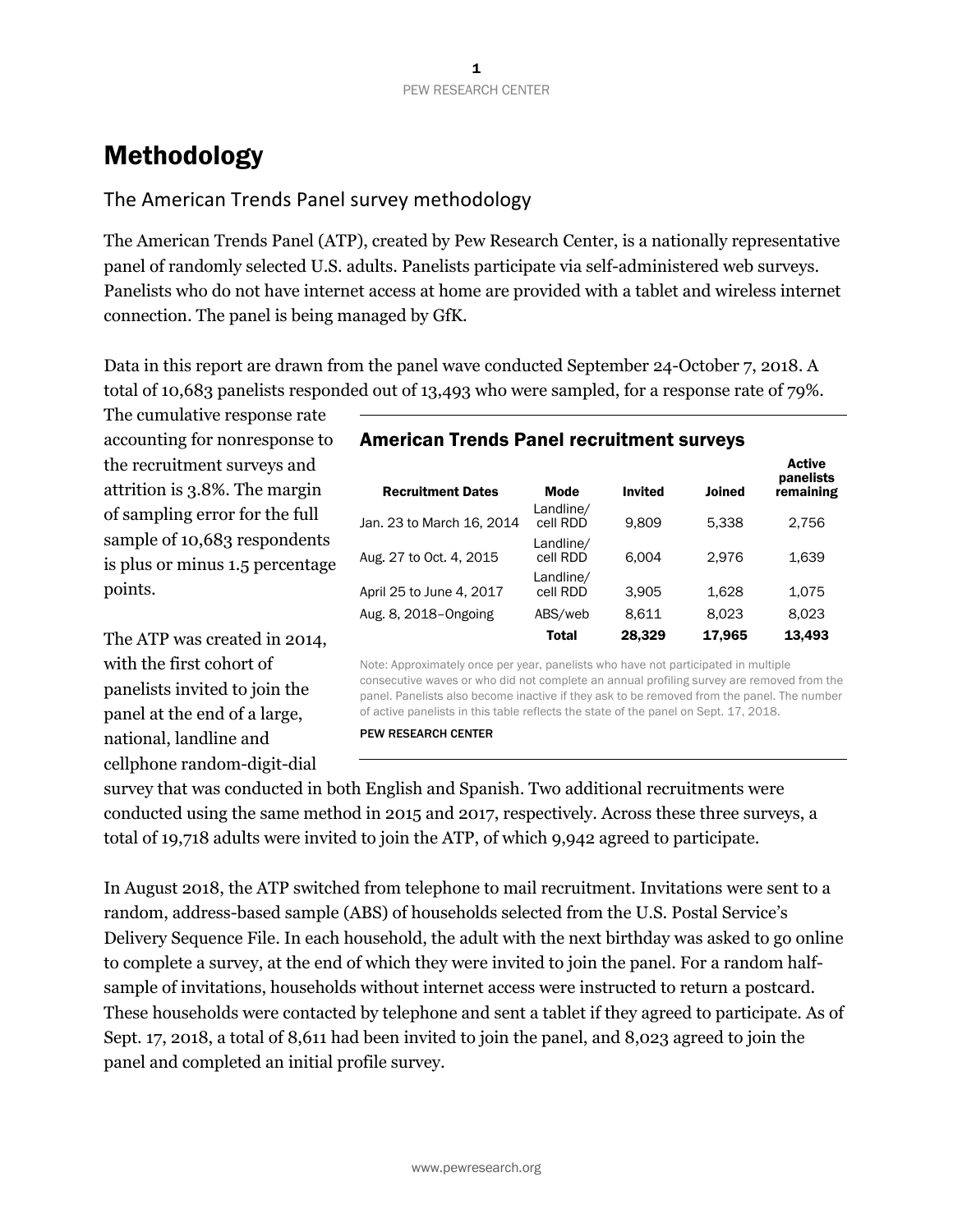Of the 17,965 individuals who have ever joined the ATP, 13,493 remain active panelists and continue to receive survey invitations.

# Weighting

The ATP data were weighted in a multistep process that begins with a base weight incorporating the respondents' original survey selection probability and the fact that in 2014 and 2017 some panelists were subsampled for invitation to the panel. For panelists recruited prior to 2018, an adjustment was made for the fact that the propensity to join the panel and remain an active panelist varied across different groups in the sample. No adjustment was made for new panelists from the 2018 recruitment. The final step in the weighting uses an iterative technique that aligns the sample to population benchmarks on the dimensions listed in the accompanying table.

Sampling errors and statistical-significance tests take into account the effect of weighting. Interviews are conducted in both English and Spanish, but the American Trends Panel's Hispanic sample is predominantly native born and English speaking.

In addition to sampling error, one should bear in mind that question wording and practical difficulties in conducting surveys can introduce error or bias into the findings of opinion polls.

# Weighting dimensions

| Variable                                   | <b>Benchmark</b><br>source                                                          |
|--------------------------------------------|-------------------------------------------------------------------------------------|
| Gender                                     | 2016 American                                                                       |
| Age                                        | Community<br>Survey                                                                 |
| Education                                  |                                                                                     |
| Race/Hispanic<br>origin                    |                                                                                     |
| Region x<br>Metropolitan status Supplement | 2017 CPS March                                                                      |
| Volunteerism                               | 2015 CPS<br>Volunteer<br>Supplement                                                 |
| Voter registration                         | 2016 CPS Voting<br>and Registration<br>Supplement                                   |
| Party affiliation                          | Average of the<br>three most recent<br>Pew Research<br>Center telephone<br>surveys. |
| Internet access                            | 2018 Pew<br>Research Center<br>internet core<br>trends telephone<br>survey          |

Note: Estimates from the ACS are based on non-institutionalized adults. Voter registration is calculated using procedures from Hur, Achen (2013) and rescaled to include the total US adult population.

#### PEW RESEARCH CENTER

The following table shows the unweighted sample sizes and the error attributable to sampling that would be expected at the 95% level of confidence for different groups in the survey:

| Group<br>Total sample | <b>Unweighted</b><br>sample size<br>10.683 | Plus or minus<br>1.5 percentage points         |
|-----------------------|--------------------------------------------|------------------------------------------------|
| 18-49<br>$50+$        | 5.018<br>5.660                             | 2.2 percentage points<br>2.1 percentage points |
| Less than \$30K       | 1,861                                      | 3.6 percentage points                          |
| \$30K-\$74,999        | 3,537                                      | 2.6 percentage points                          |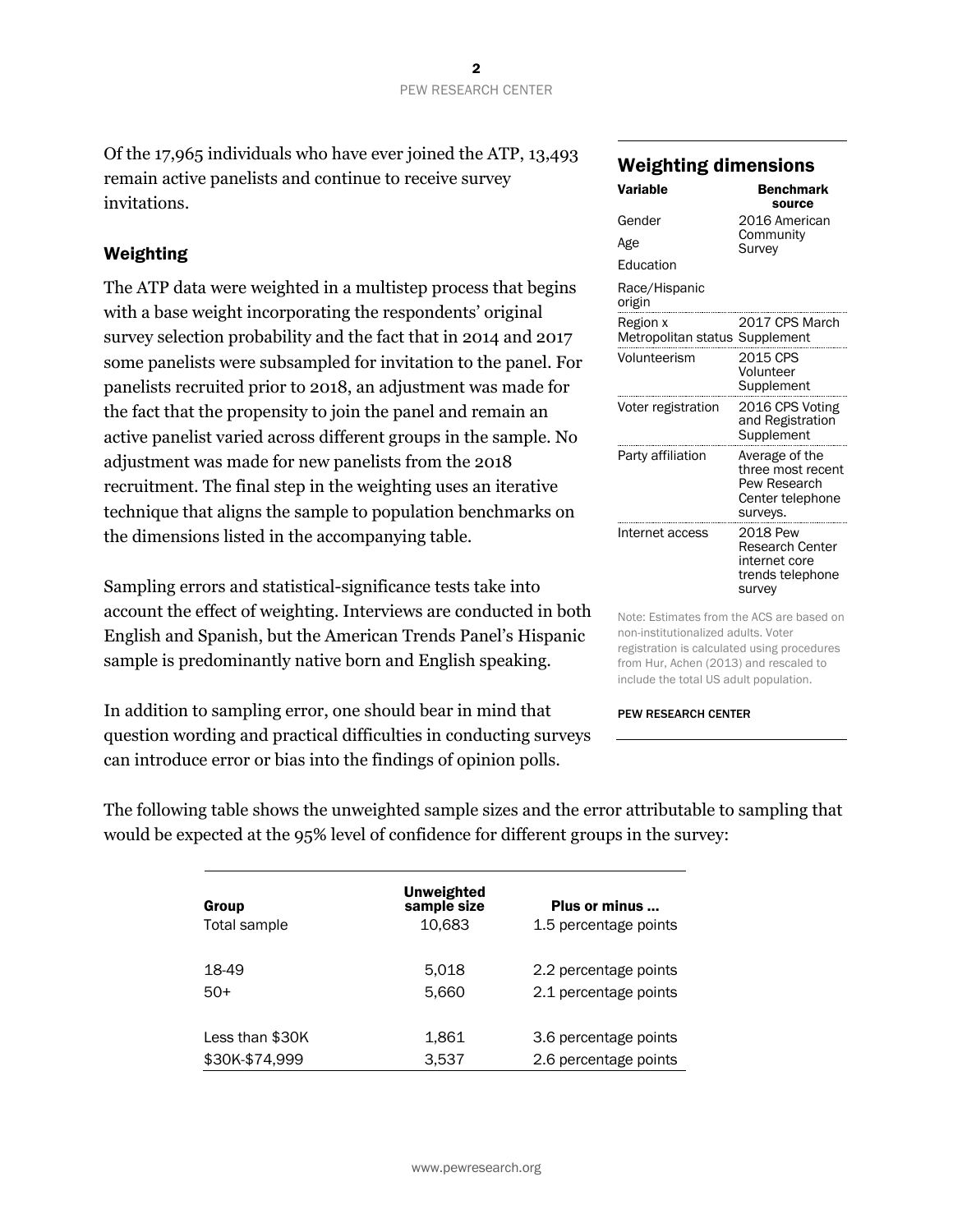### 3 PEW RESEARCH CENTER

| \$75K or more       | 4.681 | 2.3 percentage points |
|---------------------|-------|-----------------------|
| White, non-Hispanic | 7,796 | 1.8 percentage points |
| Black, non-Hispanic | 999   | 4.9 percentage points |
| Hispanic            | 1,066 | 4.8 percentage points |

Sample sizes and sampling errors for other subgroups are available upon request.

© Pew Research Center, 2018